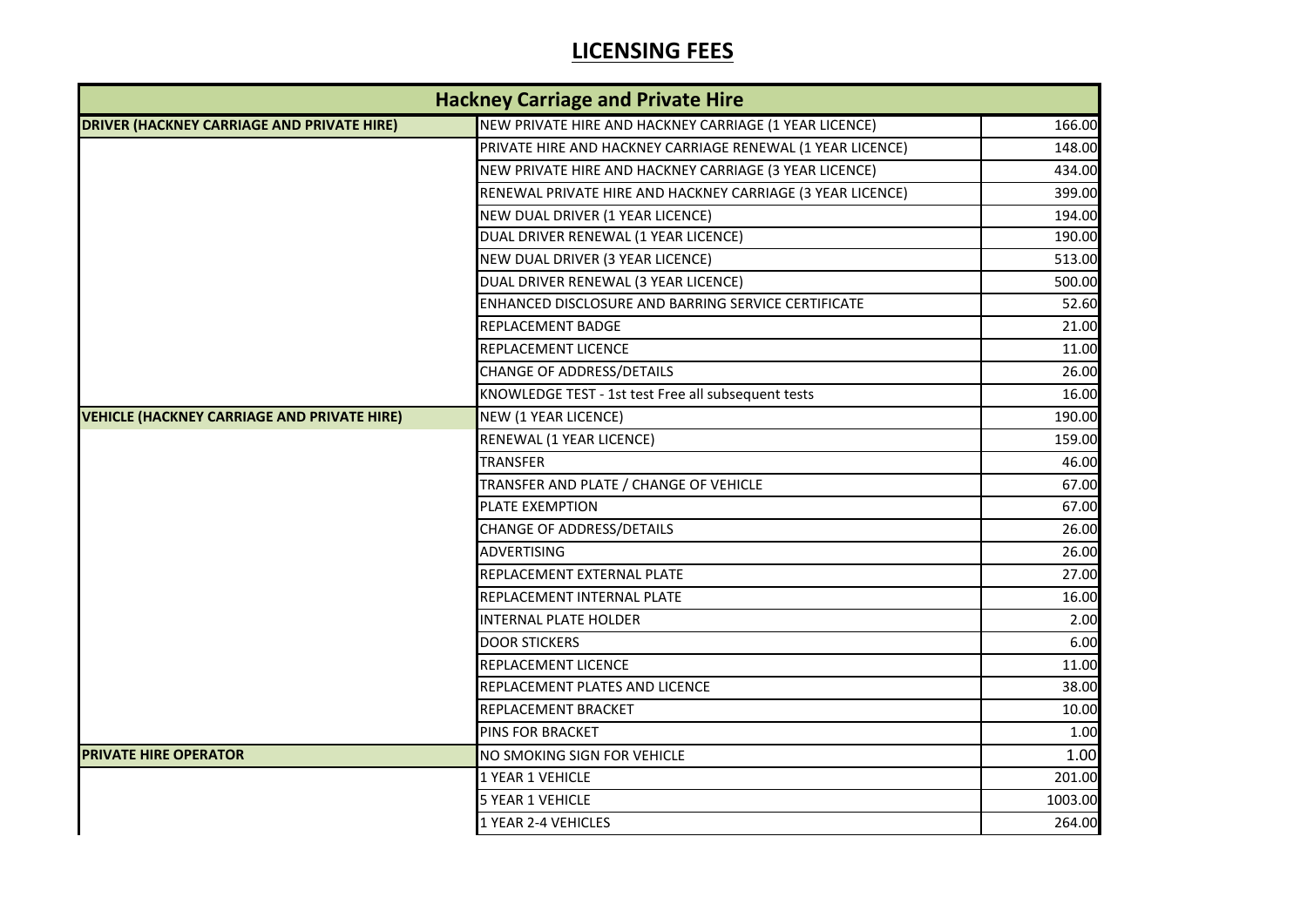|                                                              | 5 YEARS 2-4 VEHICLES                                | 1319.00 |
|--------------------------------------------------------------|-----------------------------------------------------|---------|
|                                                              | 1 YEAR 5-10 VEHICLES                                | 359.00  |
|                                                              | 5 YEARS 5-10 VEHICLES                               | 1793.00 |
|                                                              | 1 YEAR 11+ VEHICLES                                 | 374.00  |
|                                                              | 5 YEARS 11+ VEHICLES                                | 1871.00 |
|                                                              | PRIVATE HIRE OPERATOR LICENCE REPLACEMENT           | 11.00   |
|                                                              | CHANGE OF LICENCE HOLDER ADDRESS/DETAILS            | 26.00   |
|                                                              | KNOWLEDGE TEST - 1st test Free all subsequent tests | 16.00   |
|                                                              |                                                     |         |
| <b>SEX ESTABLISHMENT</b>                                     | SEXUAL ENTERTAINMENT VENUE LICENCE APPLICATION FEE  | 848.00  |
|                                                              | FEE ON GRANT OF LICENCE                             | 309.00  |
|                                                              | RENEWAL OF SEXUAL ENTERTAINMENT VENUE LICENCE       | 843.00  |
|                                                              | MAJOR VARIATION (AT OFFICERS DISCRETION)            | 206.00  |
|                                                              | MINOR VARIATION (AT OFFICERS DISCRETION)            | 83.00   |
|                                                              |                                                     |         |
| <b>STREET TRADING</b>                                        | ONE YEAR LICENCE                                    | 228.00  |
|                                                              |                                                     |         |
| <b>Licensing Act 2003</b>                                    |                                                     |         |
| Application for/variation of Premises licence and club       |                                                     |         |
| premises certificate.                                        | Band A NDRV £0-£4000                                | 100.00  |
|                                                              | Band B NDRV £4301-£33000                            | 190.00  |
|                                                              | Band C NDRV £33001- £87000                          | 315.00  |
|                                                              | Band D NDRV £87001-£125000                          | 450.00  |
|                                                              | Band E NDRV £125000 AND ABOVE                       | 635.00  |
|                                                              | Site under construction/development                 | 315.00  |
| Application for minor variation of premises licence and club |                                                     |         |
| premises certificate                                         |                                                     | 89.00   |
| <b>Request for duplicate copy of licence</b>                 |                                                     | 10.50   |
| <b>Change of name of premises</b>                            |                                                     | 10.50   |
| <b>Change of club rules</b>                                  |                                                     | 10.50   |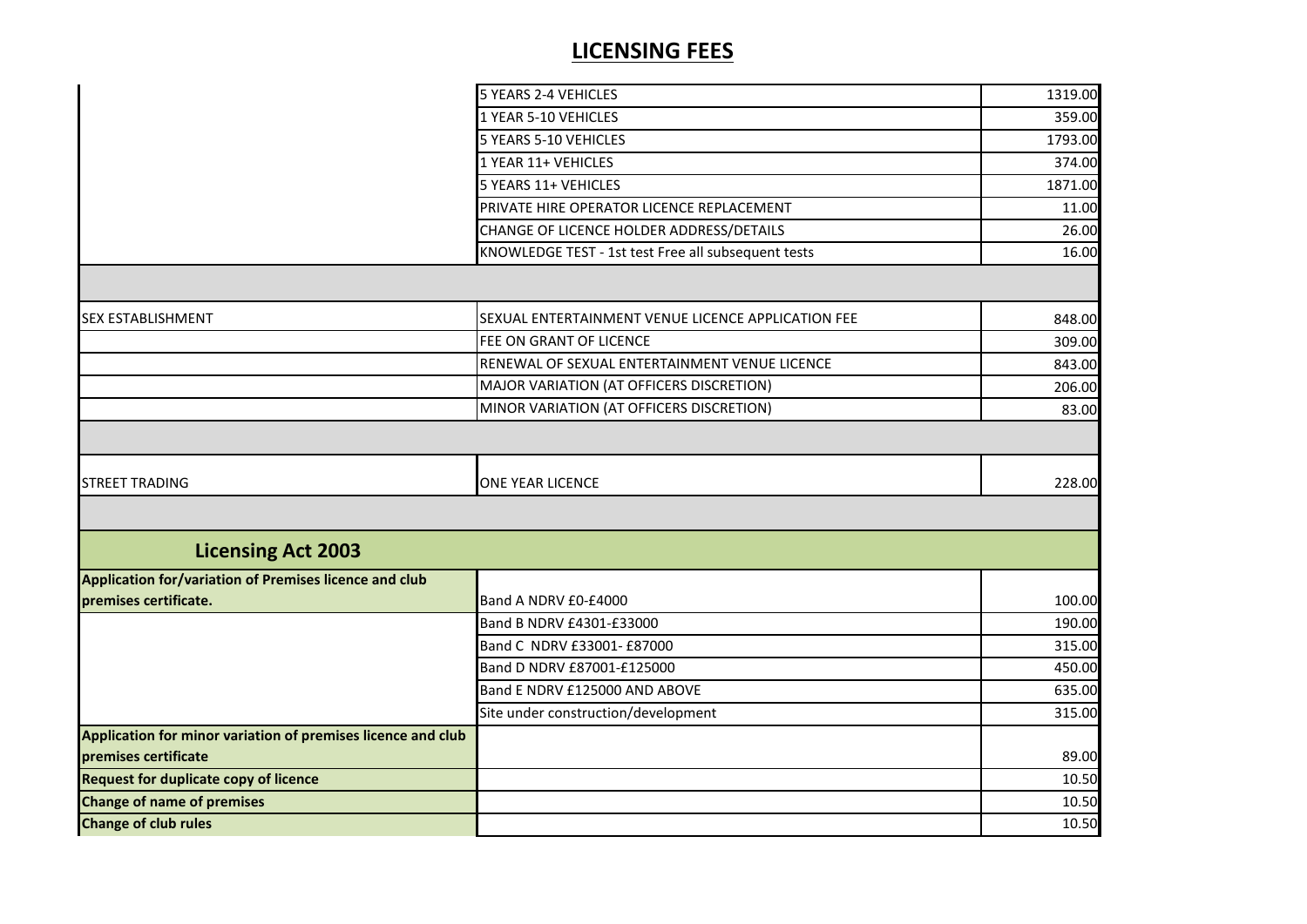| Additional application fee for high capacity premises,    |                                    |          |
|-----------------------------------------------------------|------------------------------------|----------|
| payable in addition to the standard application fee.      | Capacity 5,000-9,999               | 1000.00  |
|                                                           | Capacity 10,000 - 14,999           | 2000.00  |
|                                                           | Capacity 15,000-19,999             | 4000.00  |
|                                                           | Capacity 20,000-29,999             | 8000.00  |
|                                                           | Capacity 30,000-39,999             | 16000.00 |
|                                                           | Capacity 40,000-49,999             | 24000.00 |
|                                                           | Capacity 50,000-59,999             | 32000.00 |
|                                                           | Capacity 60,000-69,999             | 40000.00 |
|                                                           | Capacity 70,000-79,999             | 48000.00 |
|                                                           | Capacity 80,000-89,999             | 56000.00 |
|                                                           | Capacity 90,000 plus               | 64000.00 |
|                                                           |                                    |          |
| Application for transfer of a premises licence            |                                    | 23.00    |
| <b>Application to vary Designated premises supervisor</b> |                                    | 23.00    |
| Application to substitute mandatory conditions for        |                                    |          |
| community premises (if not madesimultaineously with       |                                    |          |
| another application)                                      |                                    | 23.00    |
| <b>Application for interim authority notice</b>           |                                    | 23.00    |
| Notification of an interest in premises                   |                                    | 21.00    |
|                                                           |                                    |          |
| <b>TEMPORARY EVENT NOTICE</b>                             | <b>STANDARD APPLICATION</b>        | 21.00    |
|                                                           | LATE TEMPORARY EVENT NOTICE        | 21.00    |
|                                                           | REPLACEMENT TEMPORARY EVENT NOTICE | 10.50    |
|                                                           |                                    |          |
| <b>PERSONAL LICENCE</b>                                   | LICENCE APPLICATION FEE            | 37.00    |
|                                                           | REPLACEMENT CARD / LICENCE         | 10.50    |
|                                                           | <b>CHANGE OF DETAILS</b>           | 10.50    |
|                                                           |                                    |          |
| <b>Gambling Act</b>                                       |                                    |          |
|                                                           |                                    |          |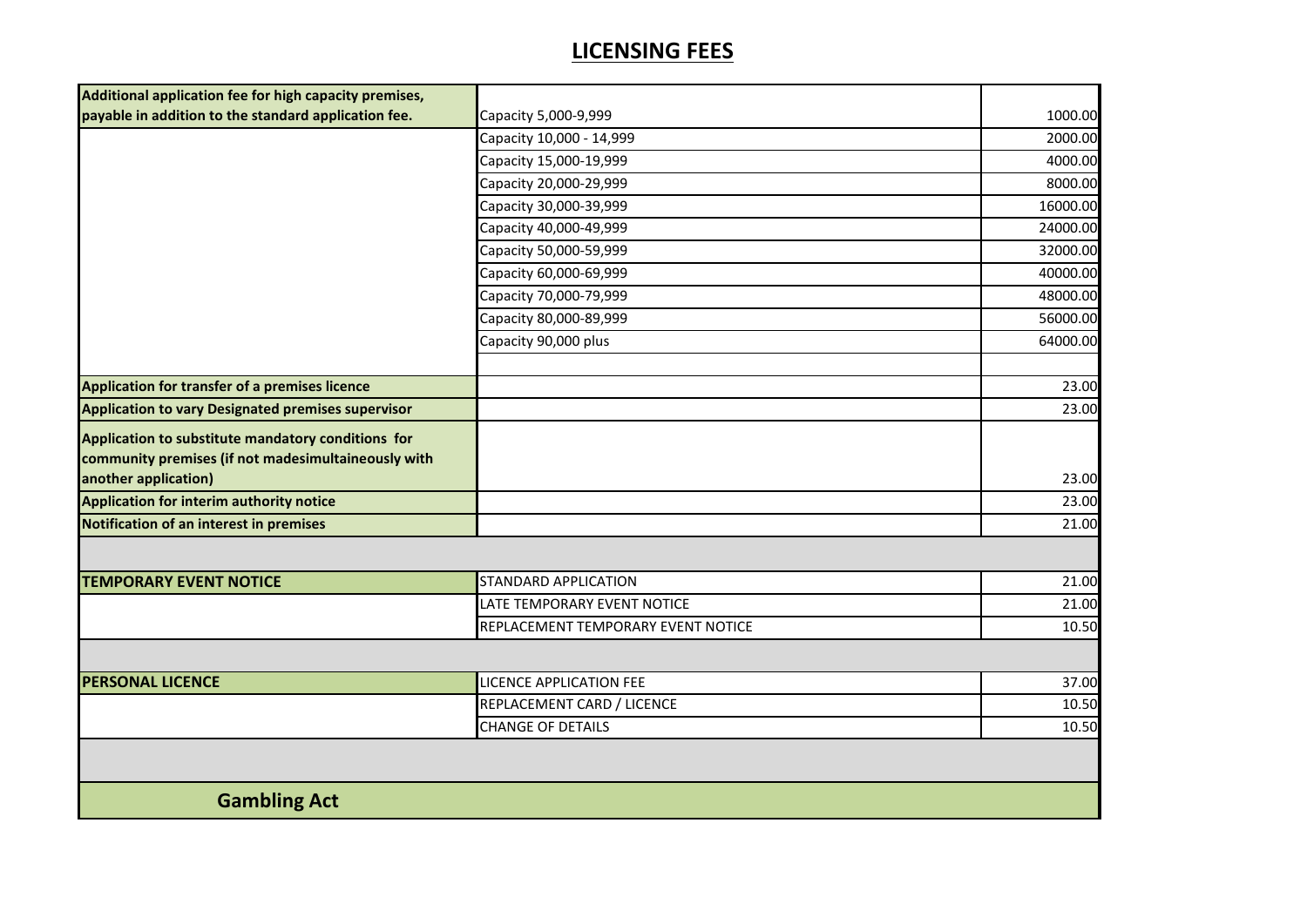| Temporary use notice submission fee                                                                                        |                                               | 500.00 |
|----------------------------------------------------------------------------------------------------------------------------|-----------------------------------------------|--------|
| Duplicate copy of Temporary use notice                                                                                     |                                               | 25.00  |
| Occasional use notice submission fee                                                                                       |                                               | Free   |
| PERMITS AND NOTIFICATIONS                                                                                                  |                                               |        |
| Notification of 1-2 gaming machines in alcohol licensed                                                                    |                                               |        |
| premises                                                                                                                   |                                               | 50.00  |
| Licensed premises gaming machine permit                                                                                    | Application for new permit                    | 150.00 |
|                                                                                                                            | Application for variation of permit           | 100.00 |
|                                                                                                                            | Application for transfer of permit            | 25.00  |
|                                                                                                                            | Change of name or address                     | 25.00  |
|                                                                                                                            | Replacement - theft or loss                   | 15.00  |
|                                                                                                                            | Annual fee                                    | 50.00  |
|                                                                                                                            |                                               |        |
| Club machine permit/club gaming permit                                                                                     | Application for new permit (standard)         | 200.00 |
|                                                                                                                            | Application for new permit(fast track)        | 100.00 |
|                                                                                                                            | Application for variation of permit           | 100.00 |
|                                                                                                                            | Application for renewal of permit(standard)   | 200.00 |
|                                                                                                                            | Application for renewal of permit(fast track) | 100.00 |
|                                                                                                                            | Replacement - theft or loss                   | 15.00  |
|                                                                                                                            | Annual fee                                    | 50.00  |
|                                                                                                                            |                                               |        |
| <b>Family Entertainment centre. Gaming machine</b>                                                                         | Application for new permit                    | 300.00 |
|                                                                                                                            | Application for renewal of permit             | 300.00 |
|                                                                                                                            | Change of name or address                     | 25.00  |
|                                                                                                                            |                                               |        |
| <b>Prize gaming permit</b>                                                                                                 | Application for new permit                    | 300.00 |
|                                                                                                                            | Application for renewal of permit             | 300.00 |
|                                                                                                                            | Replacement - theft or loss                   | 15.00  |
|                                                                                                                            | Change of name or address                     | 25.00  |
| Annual Fee is payable 30 days after the permit takes effect<br>then annually on the anniversary if the grant of the permit |                                               |        |
|                                                                                                                            |                                               |        |
|                                                                                                                            |                                               |        |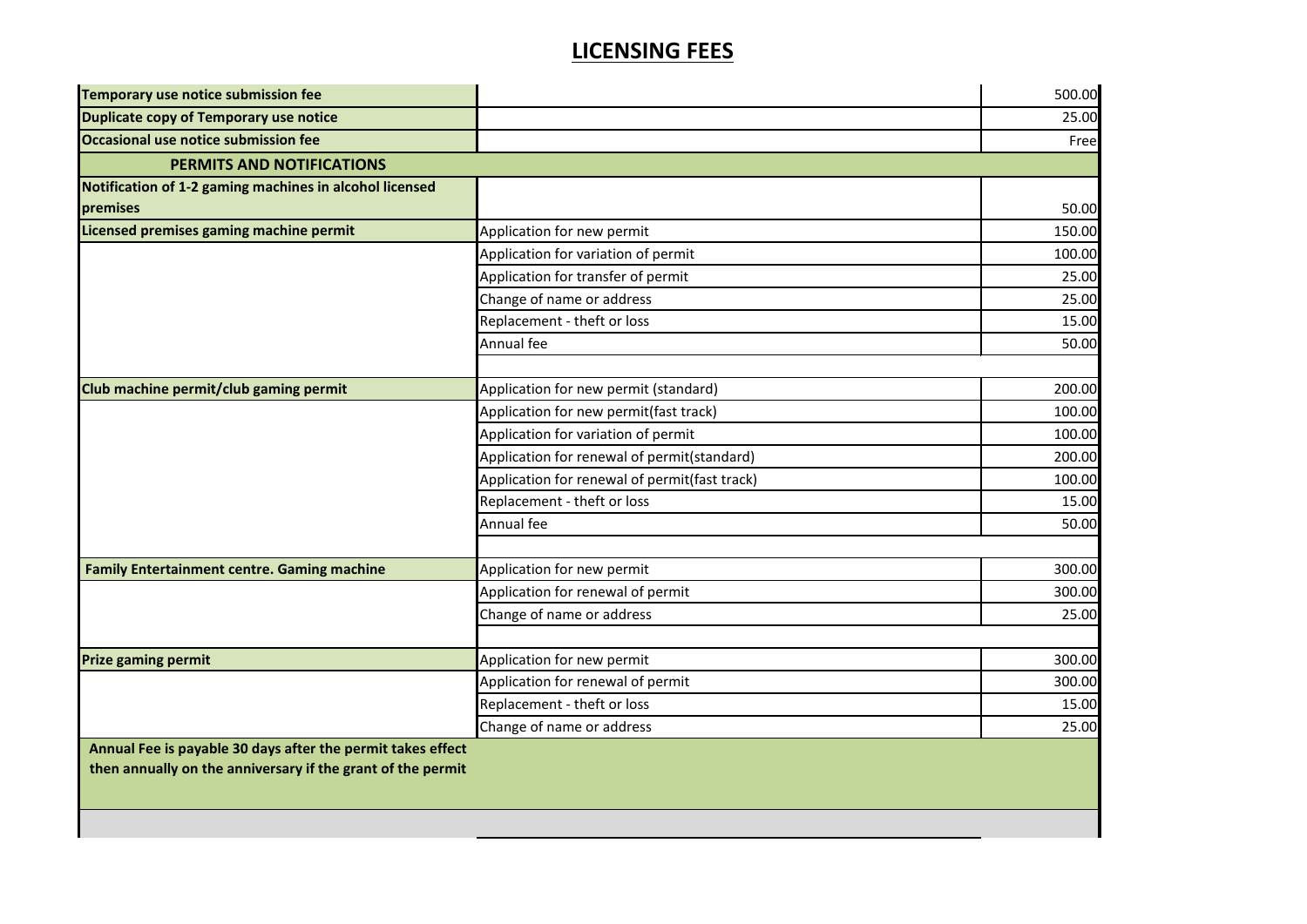| Application for a new premises licence(without provisional | Adult gaming centre                |        |
|------------------------------------------------------------|------------------------------------|--------|
| statement)                                                 |                                    | 890.00 |
|                                                            | <b>Betting (Track)</b>             | 890.00 |
|                                                            | Betting (other)                    | 890.00 |
|                                                            | Bingo                              | 890.00 |
|                                                            | Family Entertainment centre        | 890.00 |
|                                                            |                                    |        |
| Application with provisional statement                     | Adult gaming centre                | 890.00 |
|                                                            | <b>Betting (track)</b>             | 890.00 |
|                                                            | Betting(other)                     | 890.00 |
|                                                            | Family entertainment centre        | 890.00 |
|                                                            |                                    |        |
| <b>Application for provisional statement</b>               | Adult gaming centre                | 890.00 |
|                                                            | Betting (track)                    | 890.00 |
|                                                            | Betting (other)                    | 890.00 |
|                                                            | Family entertainment centre        | 890.00 |
| <b>Application for variation of premises licence</b>       | Adult gaming centre                | 890.00 |
|                                                            | Betting (track)                    | 890.00 |
|                                                            | Betting(other)                     | 890.00 |
|                                                            | Bingo                              | 890.00 |
|                                                            | <b>Family Entertainment centre</b> | 890.00 |
|                                                            |                                    |        |
| Application for transfer of premises licence               | Adult gaming centre                | 890.00 |
|                                                            | Betting (track)                    | 890.00 |
|                                                            | Betting(other)                     | 890.00 |
|                                                            | Bingo                              | 890.00 |
|                                                            | Family Entertainment centre        | 890.00 |
|                                                            |                                    |        |
| Application for reinstatement of premises licence          | Adult gaming centre                | 890.00 |
|                                                            | Betting(track)                     | 890.00 |
|                                                            | Betting (other)                    | 890.00 |
|                                                            | Bingo                              | 890.00 |